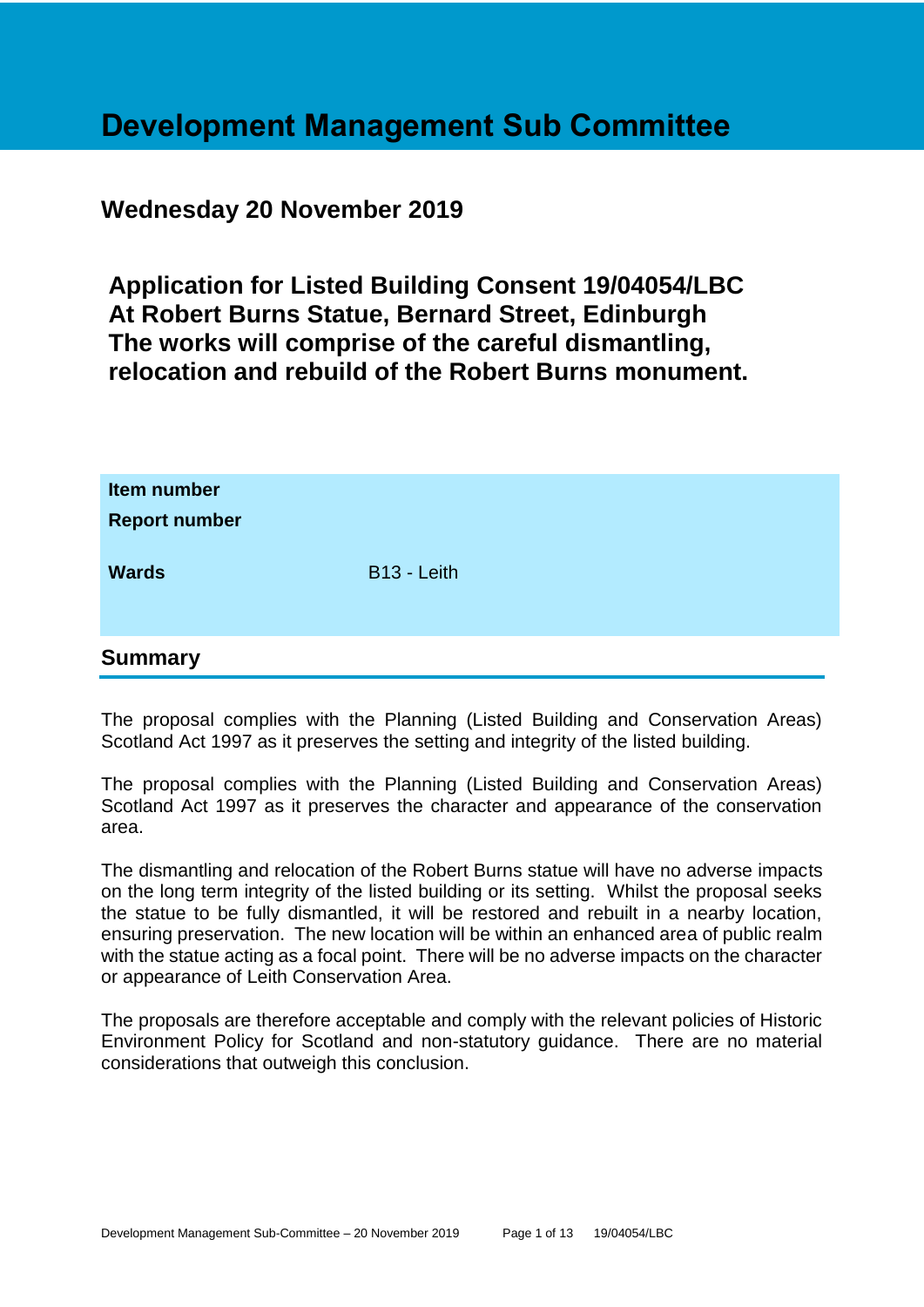| <b>Policies and guidance for</b> | HEPS, LDPP, LENO2, LENO3, LENO4, LENO6, NSG, |
|----------------------------------|----------------------------------------------|
| this application                 | NSLBCA, CRPLEI, TDM,                         |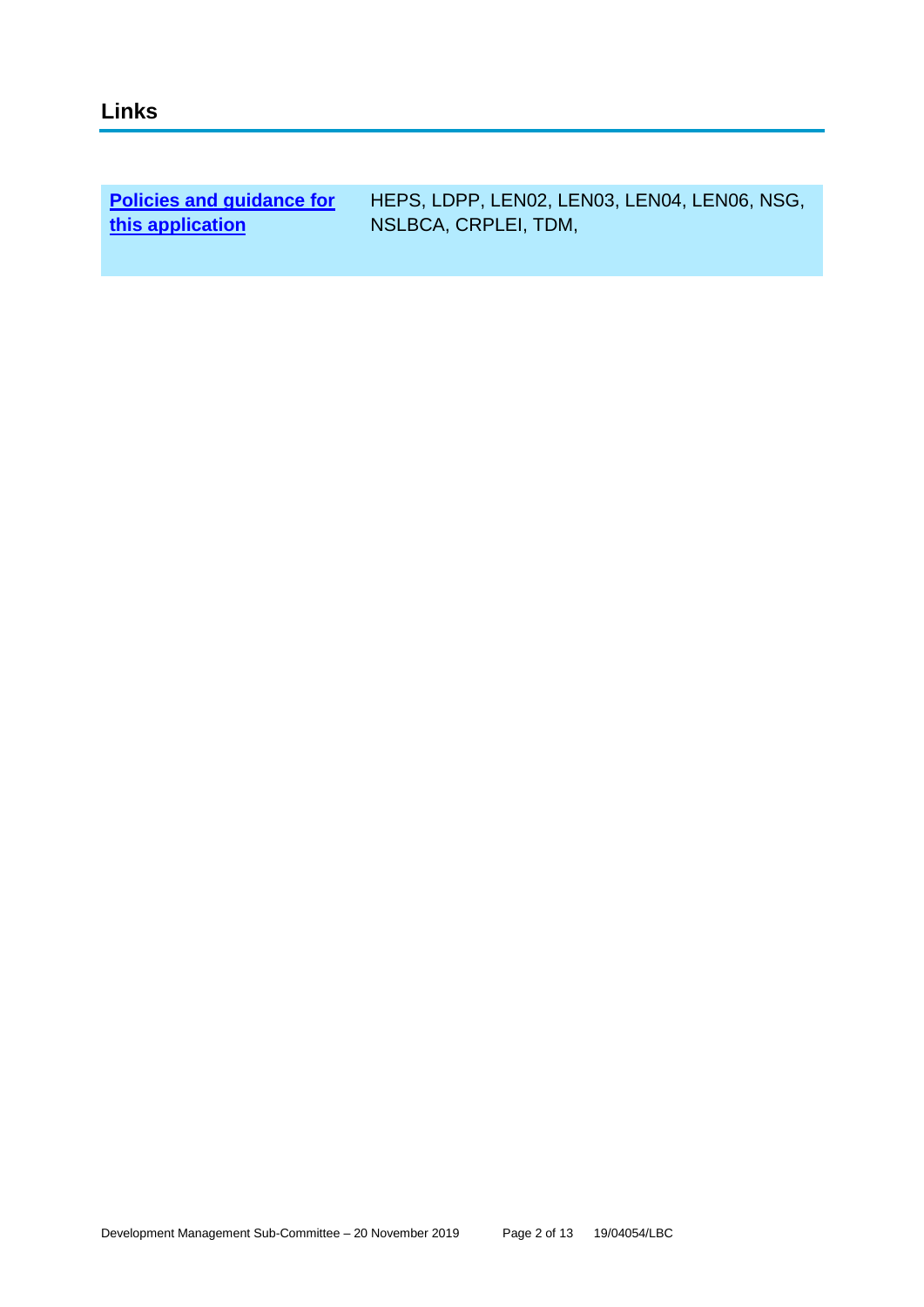# **Report**

## **Application for Listed Building Consent 19/04054/LBC at Robert Burns Statue, Bernard Street, Edinburgh. The works will comprise of the careful dismantling, relocation and rebuild of the Robert Burns monument.**

### **Recommendations**

**1.1** It is recommended that this application be Granted subject to the details below.

### **Background**

### **2.1 Site description**

The Robert Burns Statue is located at the junction of Bernard Street and Constitution Street on a triangular area of paving slabs (Map ref: (E)327283, (N)676436). The statue is Category B listed (LB26769, listed on 12/12/1974) and was erected in 1898 by Leith Burns Club. The statue has a red sandstone base and granite plinth and all are currently in good condition.

The statue forms a landmark in the local area and is clearly visible from key axial views from north to south along Constitution Street, and from east to west (Baltic Street to Bernard Street). It forms an important and integral element of the character of Leith's Conservation Area.

The surrounding area comprises a variety of mixed uses; residential, retail and commercial. There is a variety of iconic architecture in the area and most of the buildings are Category A or B listed, ranging from two to five storeys.

This application site is located within the Leith Conservation Area.

### **2.2 Site History**

04.07.2008 Application approved for the erection of 2 tramlines, including Tram stop, shelter, Overhead Line Equipment (OLE) poles and building fixings, street lighting and relocation of bus shelters for the Edinburgh Tram Network (Ref: 08/01847/PA).

31.10.2008 Application approved for the relocation of the Robert Burns statue (Ref: 08/01876/LBC).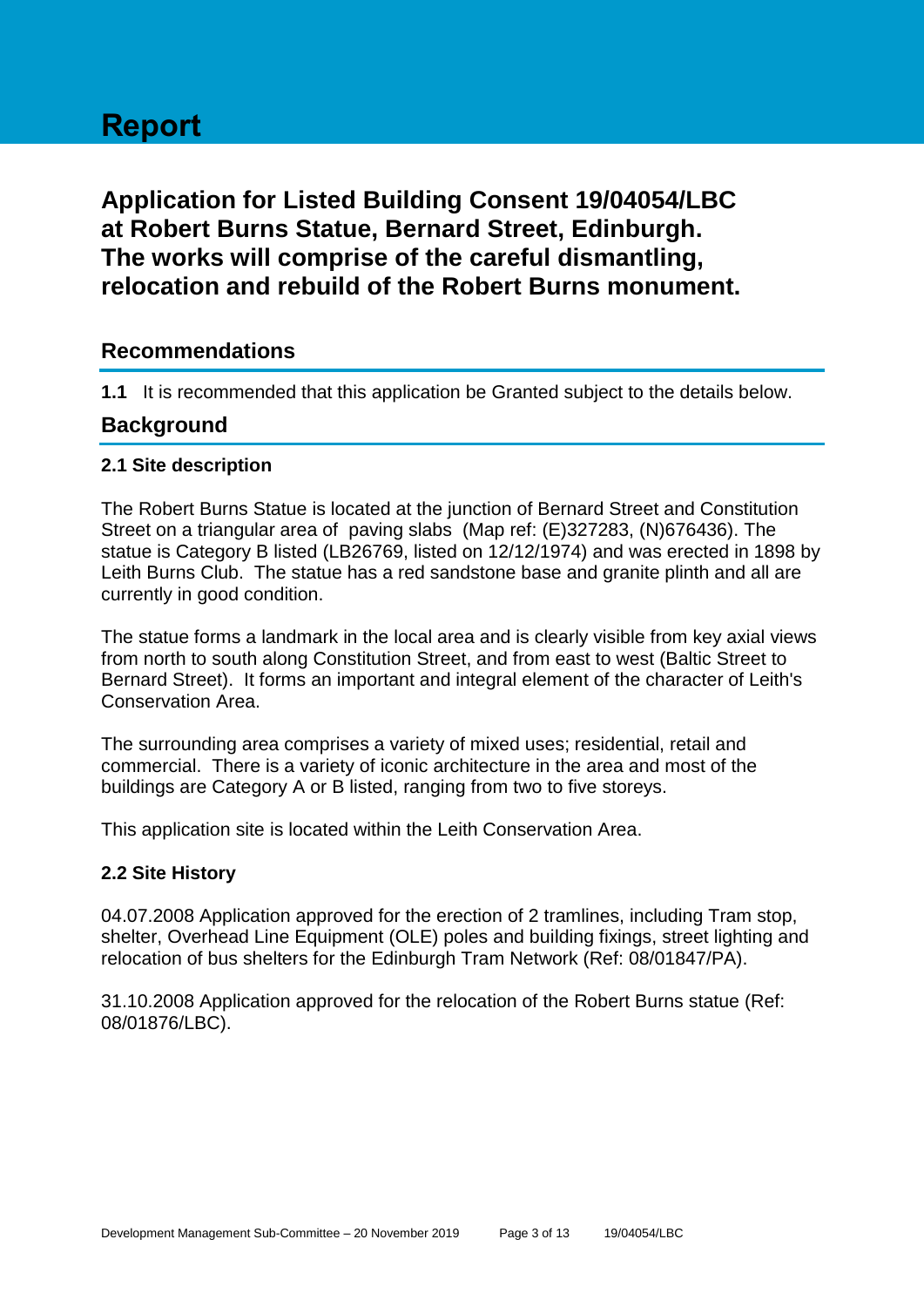### **Main report**

### **3.1 Description of the Proposal**

The proposal seeks to dismantle and relocate the Robert Burns statue to allow for the construction of the Edinburgh Tram York Place to Newhaven extension. The statue would be relocated approximately two metres to the west of the existing location. The statue is identified as a Schedule 10 building under the Edinburgh Tram (Line One) Act 2006 which states that no tram equipment shall be attached to the structure without listed building consent being obtained. The statue requires to be relocated as part of the tram construction works to facilitate new traffic management arrangements and incorporate it within the Bernard Street public realm.

As part of the tram works public realm enhancements are planned for Bernard Street which will allow the area to become a useable public space with the statue acting as the main focal point. The statue will be lit with in-ground uplighters in the evenings.

A full step by step guide as to how the statue will be dismantled, relocated and rebuilt is contained within a Method Statement submitted as part of the application.

#### Supporting information

The following documents were submitted in support of the application:

- Method Statement;
- Design Statement and
- Risk Assessment.

These documents can be viewed on the Planning and Building Standards Online Service.

### **3.2 Determining Issues**

Section 14 of the Planning (Listed Buildings and Conservation Areas) (Scotland) Act 1997 states - In considering whether to grant consent, special regard must be had to the desirability of preserving the building or its setting or any features of special architectural or historic interest which it possesses. For the purposes of this issue, preserve, in relation to the building, means preserve it either in its existing state or subject only to such alterations or extensions as can be carried out without serious detriment to its character.

Section 64 of the Planning (Listed Buildings and Conservation Areas) (Scotland) Act 1997 states - special attention shall be paid to the desirability of preserving or enhancing the character or appearance of the conservation area.

In determining applications for listed building consent, the Development Plan is not a statutory test. However the policies of the Local Development Plan (LDP) inform the assessment of the proposals and are a material consideration.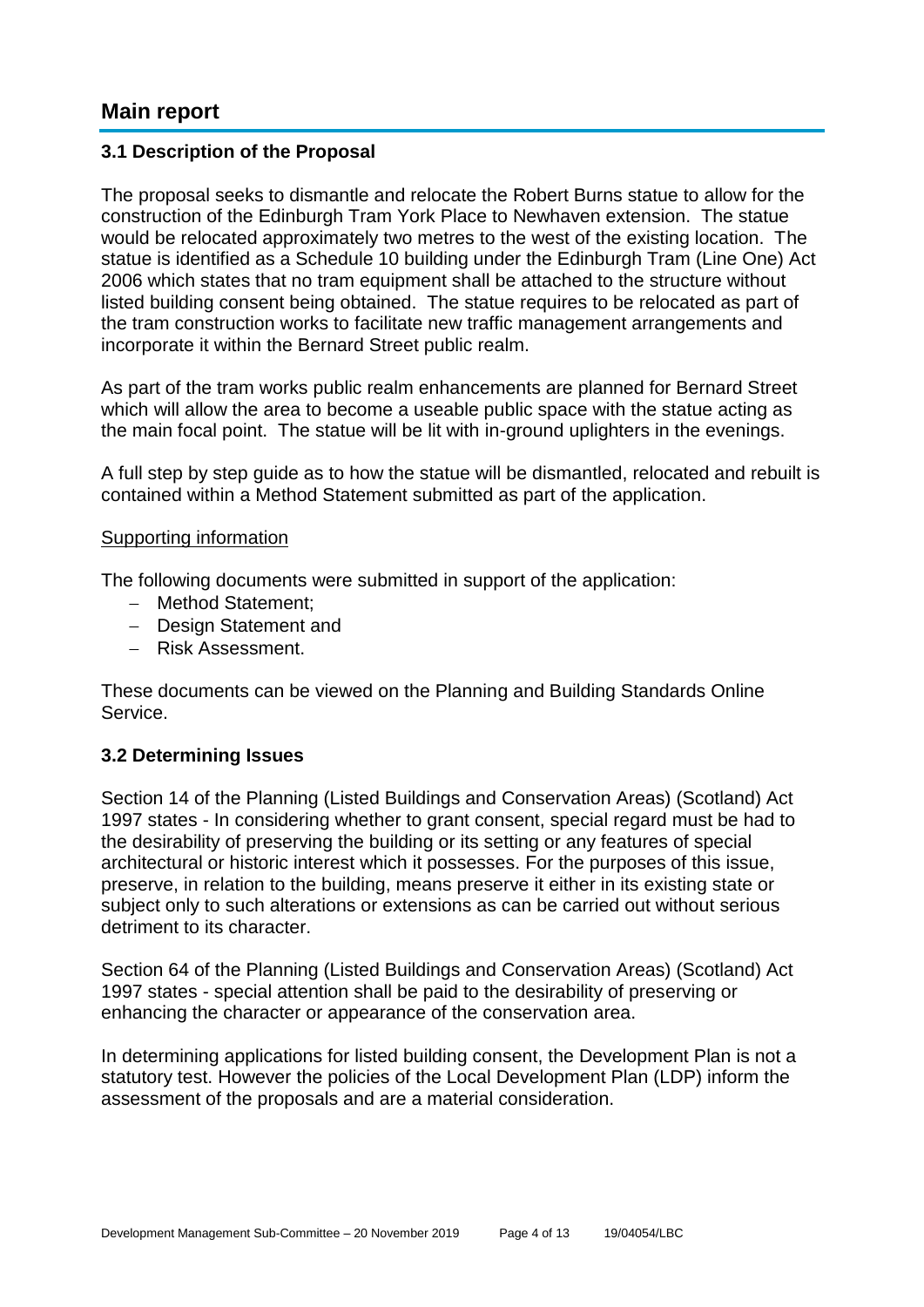### **3.3 Assessment**

To address these determining issues, the Committee needs to consider whether:

- a) The impact on the special architectural character or historic interest of the listed building including its setting is acceptable;
- b) The proposal will preserve the character and appearance of Leith Conservation Area;
- c) Public comments have been addressed and
- d) Impacts on equalities and human rights area acceptable.

Section 14(2) of the Planning (Listed Buildings and Conservation Areas) (Scotland) Act 1997 states:

*'In considering whether to grant listed building consent for any works, the planning authority or the Secretary of State, as the case may be, shall have special regard to the desirability of preserving the building or its setting or any features of special architectural or historic interest which it possesses'.*

Page 6 of the Historic Environment Policy for Scotland 2019 (HEPS) identifies:-

*HEPS should be taken into account whenever a decision will affect the historic environment. It is also a material consideration for planning proposals that might affect the historic environment, and in relation to listed building consent.*

The assessment on the character and setting of the listed building and character and appearance of the conservation area have been informed by the Method Statement and Design Statement submitted in support of the listed building consent application.

### a) Listed building

Historic Environment Scotland's document 'Managing change in the Historic Environment - Setting' states;

*'Setting' is the way the surroundings of a historic asset or place contribute to how it is understood, appreciated and experienced.*

*The document states that where development is proposed it is important to:*

- *Identify the historic assets that might be affected;*
- *Define the setting of each historic asset; and*
- *Assess the impact of any new development on this.*

HEPS Policy HEP4 ensures that any changes to specific assets protects the historic environment and should be enhanced where possible. Whilst this proposal does require the demolition of a listed building, the statue will be fully retained and safeguarded with the new location only 2 metres away from the existing location. The integrity of the statue will be fully preserved and the new central location will enhance the setting of the listed building, acting as a focal point in an area of improved public realm.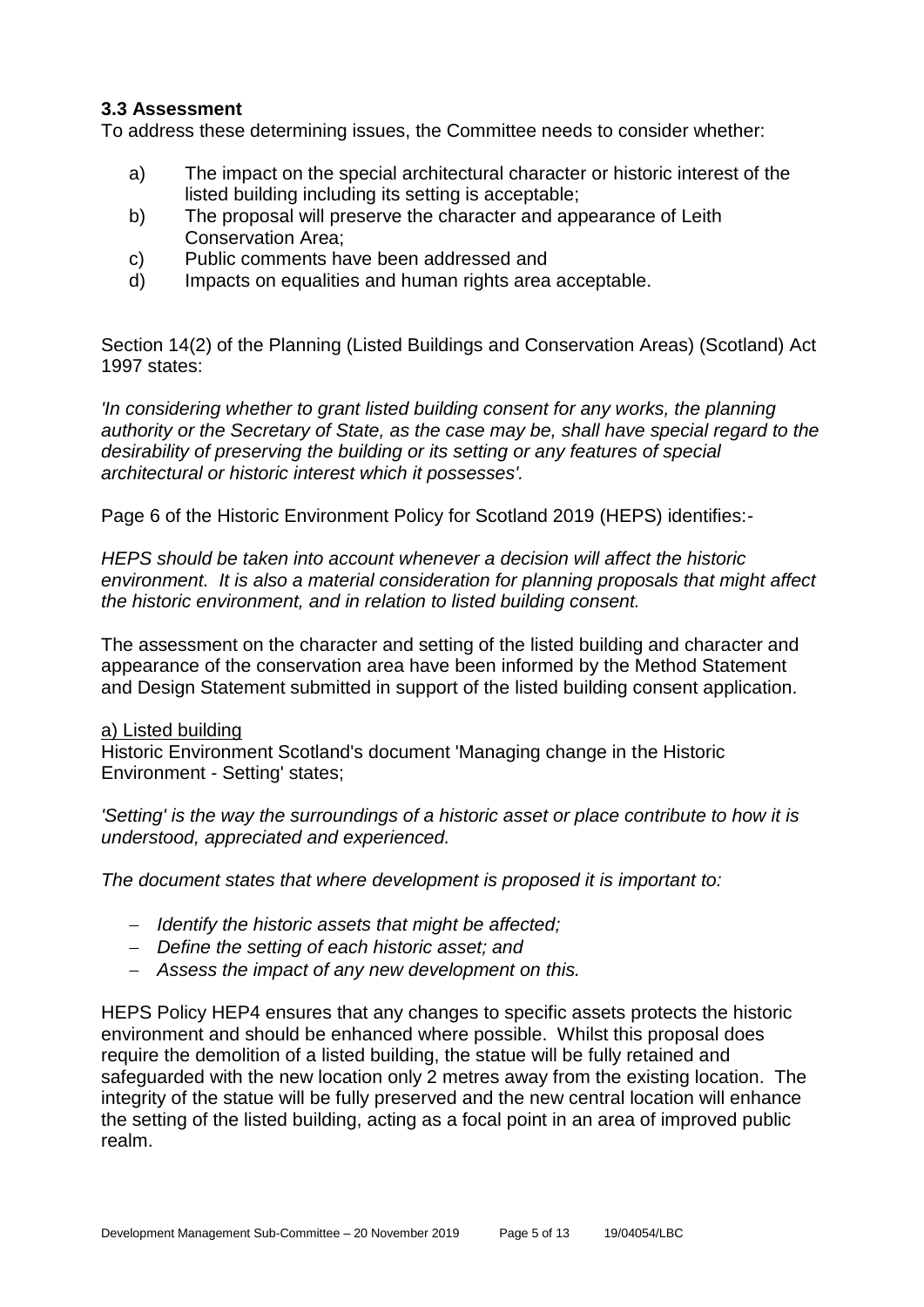The works proposed are fully justified and required to enable the completion of the York Place to Newhaven tram line. The supporting Method Statement and Design Statement provide detail on the dismantling and reconstruction of the statue which confirms that there will be no damage to the statue during the relocation. There will be no diminution of the statue's historical interest through the relocation.

The Council's Archaeologist and Historic Environment Scotland have been consulted and are satisfied that the measures are in place to ensure that the statue is carefully dismantled, securely stored and reconstructed.

The Tram Design Manual sets out the criteria for assessing tram proposals and seeks to ensure a high quality tram system for Edinburgh that embraces the best practice demonstrated in other European Cities and is of a standard appropriate to the city's world renowned status. The manual ensures that particular consideration is given to the impacts associated with listed structures in conservation areas and that the design contributes to a comprehensive approach to the public realm.

It has been considered that the change in location of the statue will not have a detrimental impact on the wider historic environment and will enhance the overall setting of the listed building. The proposal complies with the Planning (Listed Building and Conservation Areas) Scotland Act 1997 as it preserves the setting and integrity of the listed building.

#### b) Conservation Area

Section 64(1) of the Planning (Listed Buildings and Conservation Areas) (Scotland) Act 1997 which states:

*In exercise, with respect to any buildings or other land in a conservation area, of any powers under any of the provisions in subsection (2), special attention shall be paid to the desirability of preserving or enhancing the character or appearance of that area.*

Leith Conservation Area was designated in 1998. The Robert Burns Statue is located within the Old Leith and The Shore sub area within the conservation area, noting Bernard Street as Leith's most formal space. Leith Conservation Area Character Appraisal notes the bronze statue of Burns being amongst distinguished buildings at the junction of Bernard Street and Constitution Street with the location boasting a strong civic character.

The statue will be re-erected following the tram construction works and will have no detrimental impact on the character or appearance of the conservation area. The relocation of the statue and wider public realm enhancement will enrich the overall character and appearance in this location and remains consistent with Leith Conservation Area Character Appraisal.

The proposal complies with the Planning (Listed Building and Conservation Areas) Scotland Act 1997 as it preserves the character and appearance of the conservation area.

c) Representations No representations were received.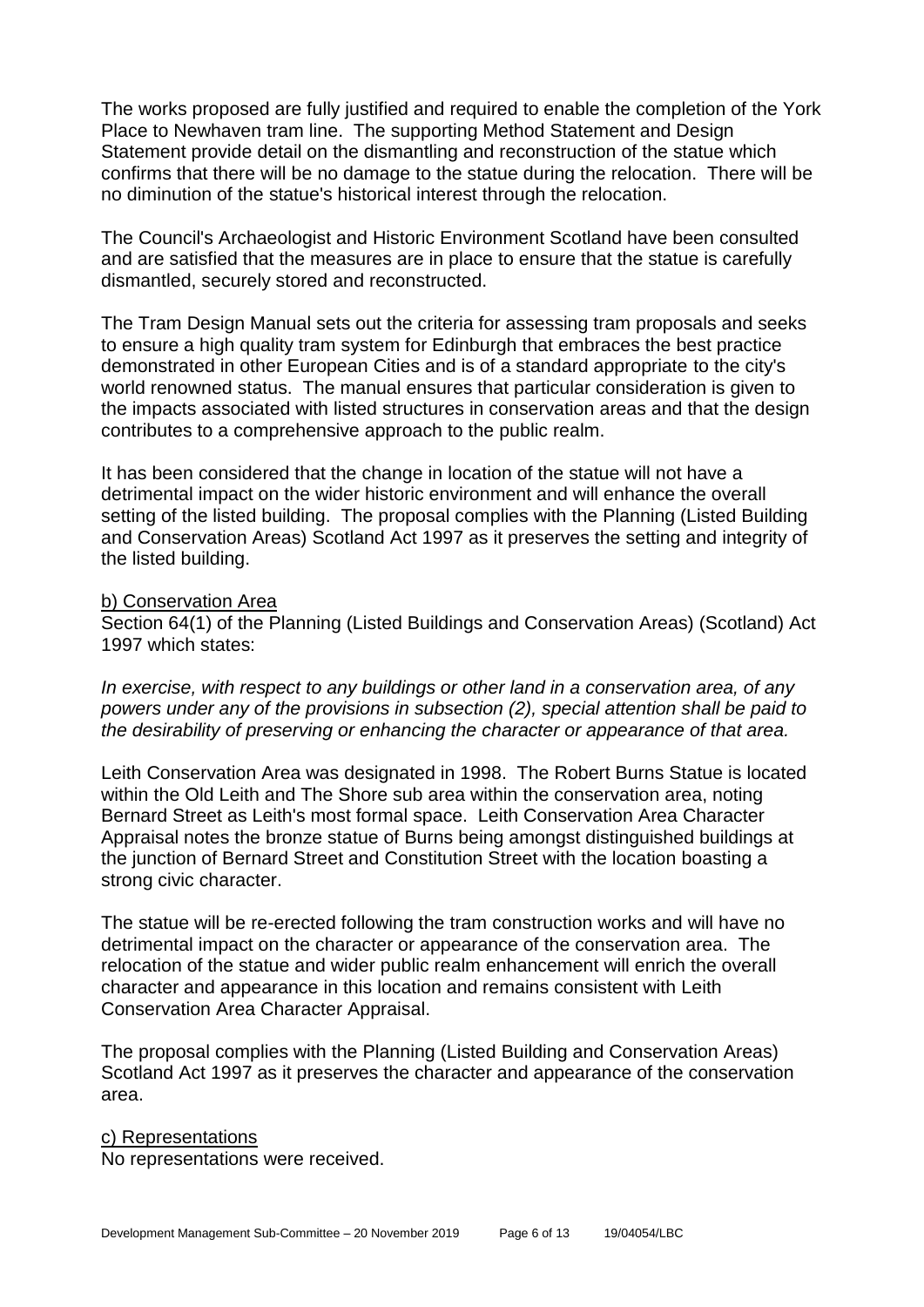### d) Equalities and human rights

The proposal has been assessed and has no impact in terms of equalities or human rights.

#### **Conclusion**

In conclusion, the proposal complies with HESPS and non-statutory guidance. There are no adverse effects on the historic interest of the listed building, or on the character and appearance of Leith Conservation Area.

It is recommended that this application be Granted subject to the details below.

### **3.4 Conditions/reasons/informatives Conditions:-**

1. A schedule of stone repairs shall be submitted to and approved in writing by the Planning Authority before work commences on site.

#### **Reasons**:-

1. In order to safeguard the interests of archaeological heritage.

#### **Informatives**

It should be noted that:

- 1. The works hereby permitted shall be commenced no later than the expiration of three years from the date of this consent.
- 2. Through section 7 of the Planning (Listed Buildings and Conservation Areas) (Scotland) Act 1997 (as amended) the applicant is required to allow Historic Environment Scotland the opportunity to carry out recording of the building. Applicants should complete and return the Consent Application Referral Form at https://www.historicenvironment.scot/about-us/what-we-do/survey-andrecording/threatened-buildings-survey-programme

### **Financial impact**

### **4.1 The financial impact has been assessed as follows:**

This application forms part of the Council's project for the York Place to Newhaven tram extension.

### **Risk, Policy, compliance and governance impact**

**5.1** Provided planning applications are determined in accordance with statutory legislation, the level of risk is low.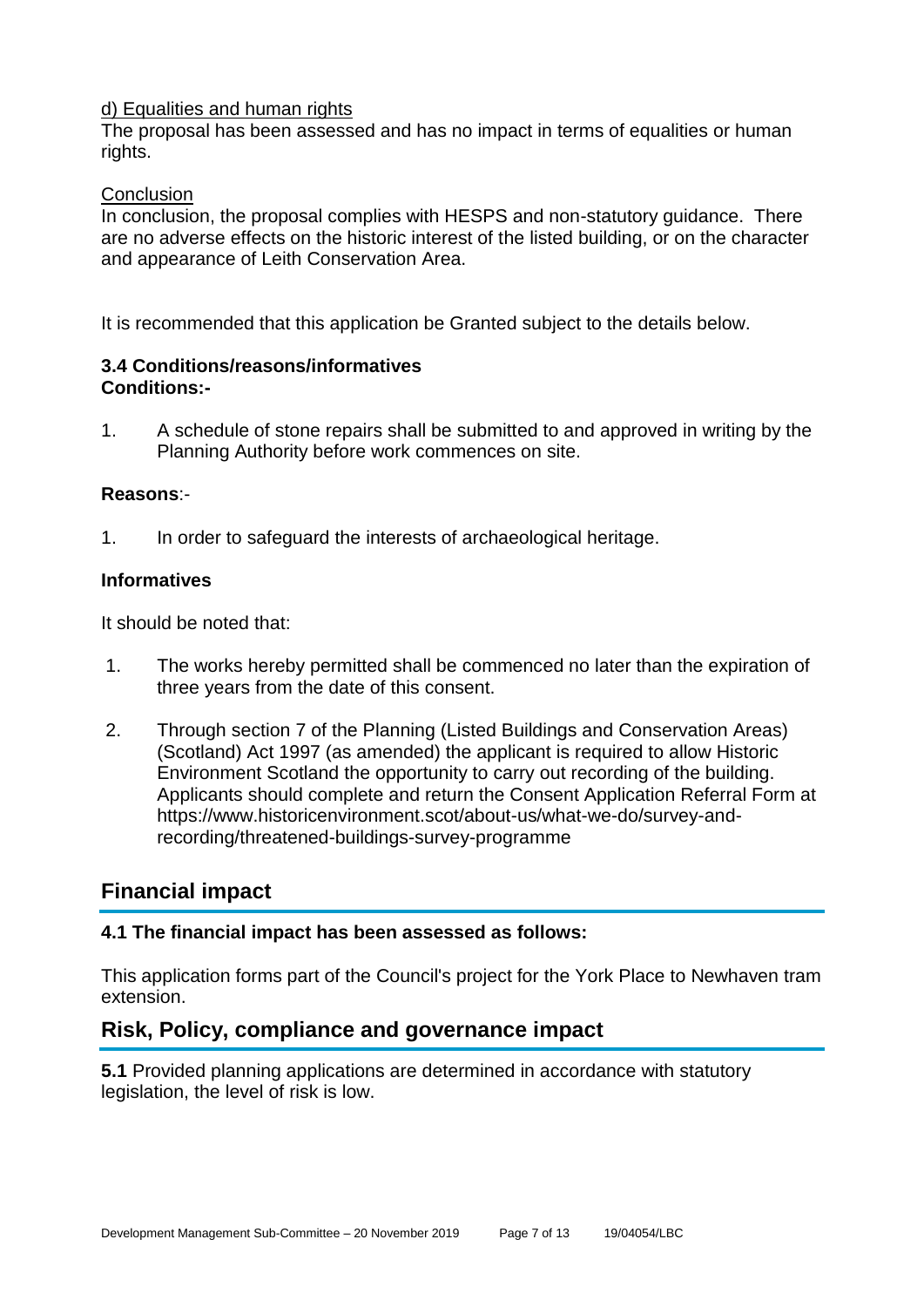### **Equalities impact**

### **6.1 The equalities impact has been assessed as follows:**

The application has been assessed and has no impact in terms of equalities or human rights.

### **Sustainability impact**

### **7.1 The sustainability impact has been assessed as follows:**

This application is not subject to the sustainability requirements of the Edinburgh Design Guidance.

### **Consultation and engagement**

### **8.1 Pre-Application Process**

Pre-application discussions took place on this application.

### **8.2 Publicity summary of representations and Community Council comments**

No representations were received.

### **Background reading/external references**

- To view details of the application go to
- [Planning and Building Standards online services](https://citydev-portal.edinburgh.gov.uk/idoxpa-web/search.do?action=simple&searchType=Application)
- [Planning guidelines](http://www.edinburgh.gov.uk/planningguidelines)
- [Conservation Area Character Appraisals](http://www.edinburgh.gov.uk/characterappraisals)
- [Edinburgh Local Development Plan](http://www.edinburgh.gov.uk/localdevelopmentplan)
- **[Scottish Planning Policy](http://www.scotland.gov.uk/Topics/Built-Environment/planning/Policy)**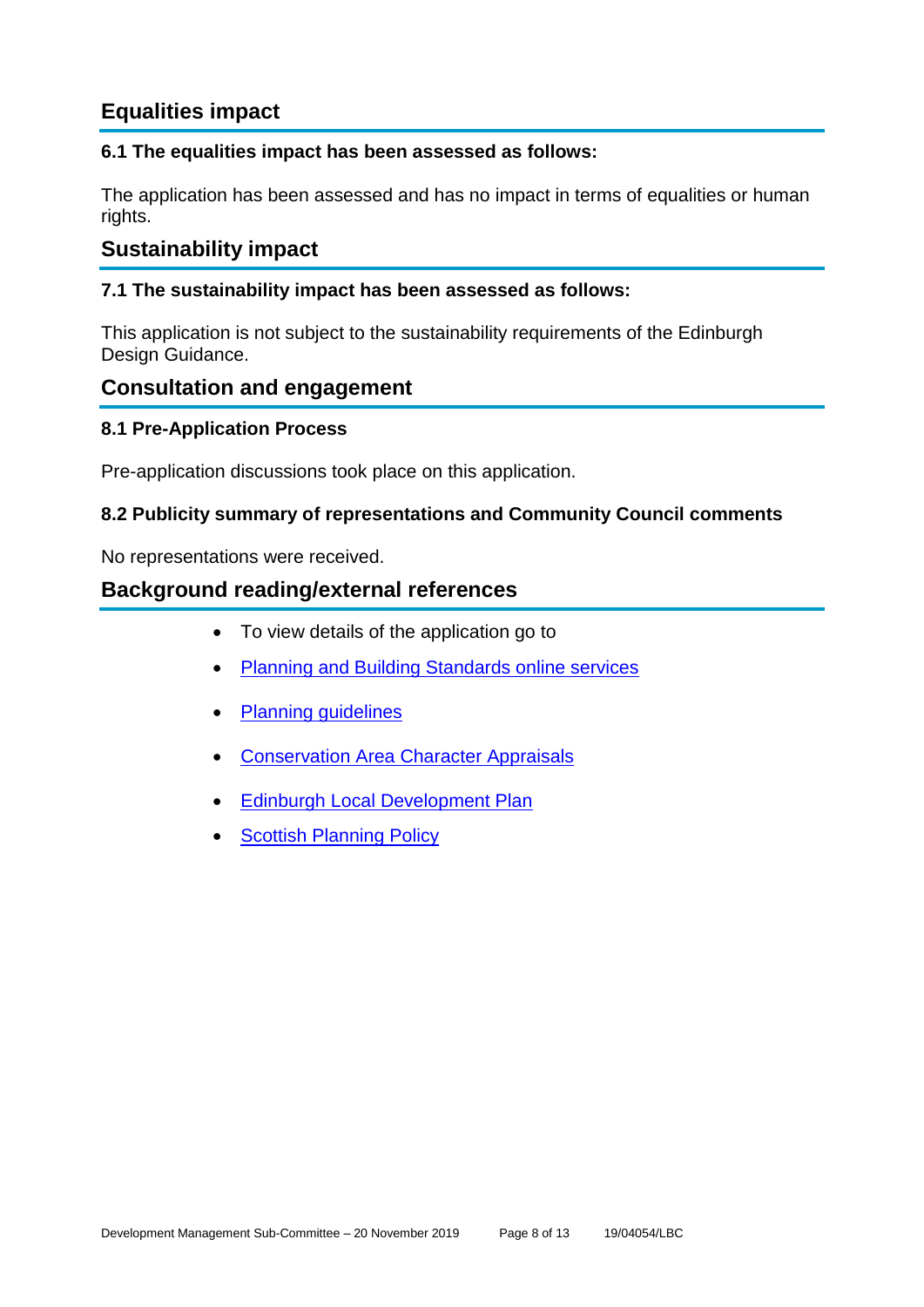| <b>Statutory Development</b><br><b>Plan Provision</b> | Edinburgh Local Development Plan. |
|-------------------------------------------------------|-----------------------------------|
| Date registered                                       | 26 August 2019                    |
| <b>Drawing numbers/Scheme</b>                         | 01B, 02-04,                       |
|                                                       | Scheme 1                          |

**David R. Leslie** Chief Planning Officer PLACE The City of Edinburgh Council

Contact: Nicola Orr, Planning Officer E-mail:nicola.orr@edinburgh.gov.uk Tel: 0131 469 3712

### **Links - Policies**

### **Relevant Policies:**

The Historic Environment Policy for Scotland 2019 outlines Government policy on how we should care for the historic environment when taking planning decisions.

### **Relevant policies of the Local Development Plan.**

LDP Policy Env 2 (Listed Buildings - Demolition) identifies the circumstances in which the demolition of listed buildings will be permitted.

LDP Policy Env 3 (Listed Buildings - Setting) identifies the circumstances in which development within the curtilage or affecting the setting of a listed building will be permitted.

LDP Policy Env 4 (Listed Buildings - Alterations and Extensions) identifies the circumstances in which alterations and extensions to listed buildings will be permitted.

LDP Policy Env 6 (Conservation Areas - Development) sets out criteria for assessing development in a conservation area.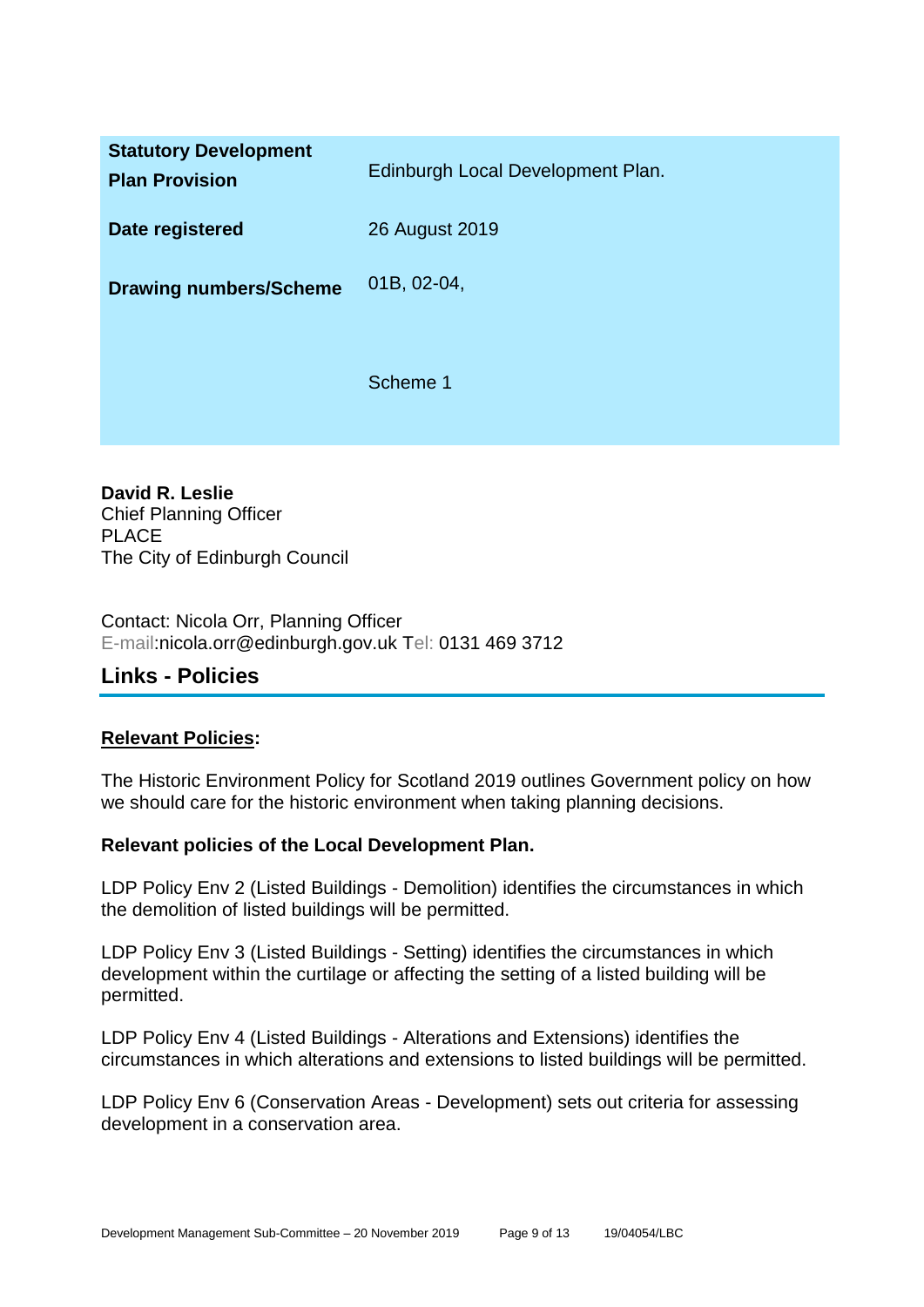### **Relevant Non-Statutory Guidelines**

**Non-statutory guidelines** 'LISTED BUILDINGS AND CONSERVATION AREAS' provides guidance on repairing, altering or extending listed buildings and unlisted buildings in conservation areas.

**The Leith Conservation Area Character Appraisal** emphasises the areas unique and complex architectural character, the concentration of buildings of significant historic and architectural quality, the unifying effect of traditional materials, the multiplicity of land use activities, and the importance of the Water of Leith and Leith Links for their natural heritage, open space and recreational value

The Tram Design Manual sets out the criteria for assessing tram proposals it seeks to ensure a high quality tram system for Edinburgh that embraces the best practice demonstrated in other European cities, and is of a standard appropriate to the city¿s world-renowned status.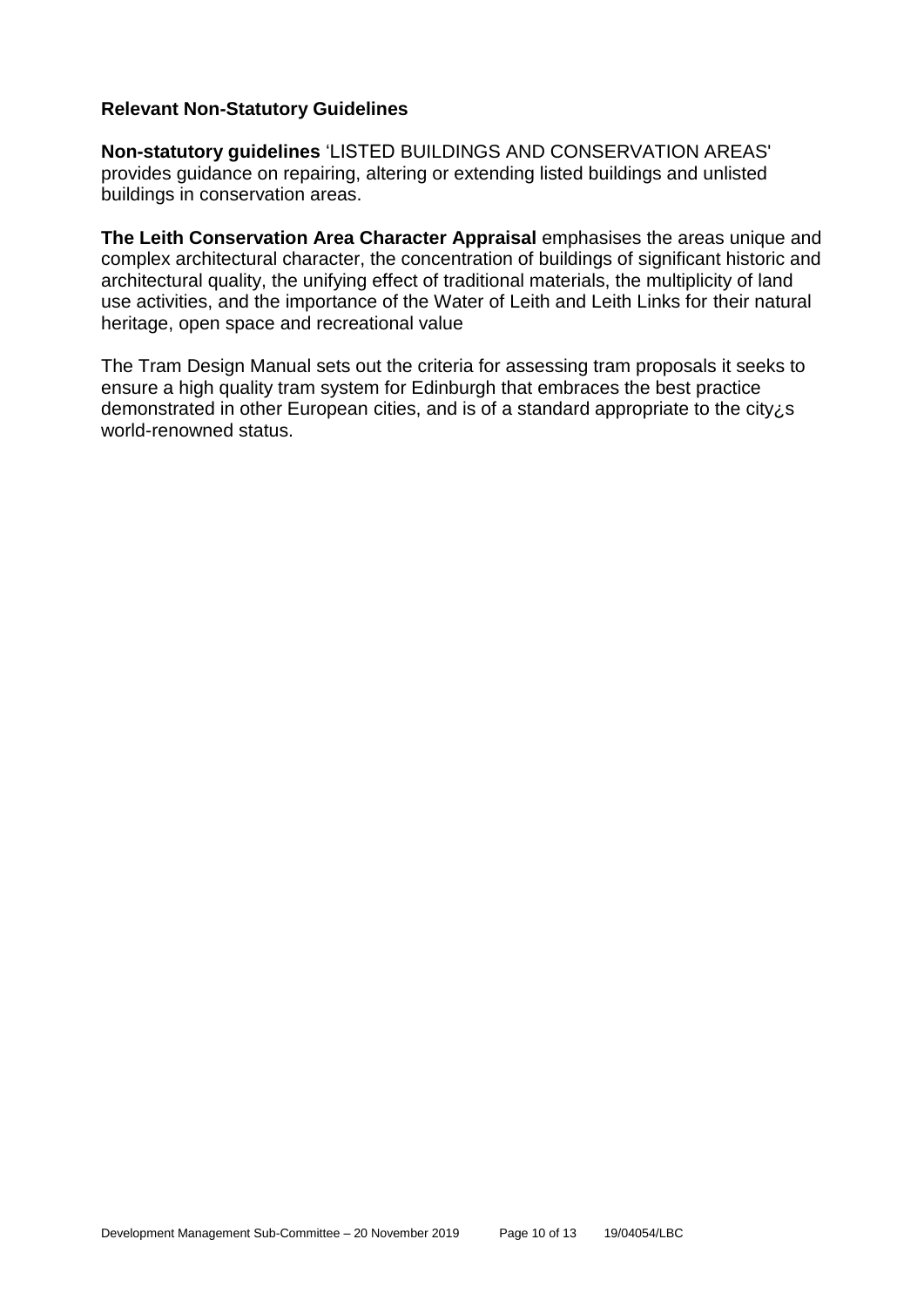# **Appendix 1**

**Application for Listed Building Consent 19/04054/LBC at Robert Burns Statue, Bernard Street, Edinburgh. The works will comprise of the careful dismantling, relocation and rebuild of the Robert Burns monument.**

### **Consultations**

### **HES comment**

*Our Advice*

*The Robert Burns Statue was erected in 1898 and was B listed in 1974.*

*The statue appears to be in the same - or a very similar location - to what is shown on early maps, but the streetscape has changed markedly from a wide expanse of setted roadway to its location now, close to edge of a modern traffic island approximately midway between the buildings on Bernard Street on Constitution Street.*

*From earlier discussions on the tram project there was a realisation that the statue would*  have to be moved to accommodate the tram route. The principle of moving the statue *(by around 7m) has been previously agreed and its new location within an expanded public realm is welcomed.*

*However, the documentation attached to this application, both the justification and system of works (method statement), is now a decade old. Setting aside the major*  legislative changes in this period the supporting documents rely on specialist *conservation professionals including Graciela Ainsworth, from whom a separate method statement is expected. The document also notes that the stonework of the statue's base should be taken down by 'experienced personnel'. Even the mooted storage location for the statue is now a decade old.*

*These documents should be updated to reflect 2019 and to make sure the specialist conservators and experienced masons envisaged are still on board. If this is not the case then appropriate professionals should be appointed or, alternatively, this could be subject to appropriate conditions on the listed building consent.*

*On paper, moving the statue is demolition of a listed building. However, smaller 'buildings' such as the statue can often be moved with a minimum of intervention to their historic fabric, and the short distance means it will remain within the same statutory address, Thus, we consider it likely the building will remain on the statutory list following works, a similar recent example being the Haymarket War Memorial.*

*Planning authorities are expected to treat our comments as a material consideration, and this advice should be taken into account in your decision making. Our view is that the proposals do not raise historic environment issues of national significance and therefore we do not object. However, our decision not to object should not be taken as our support*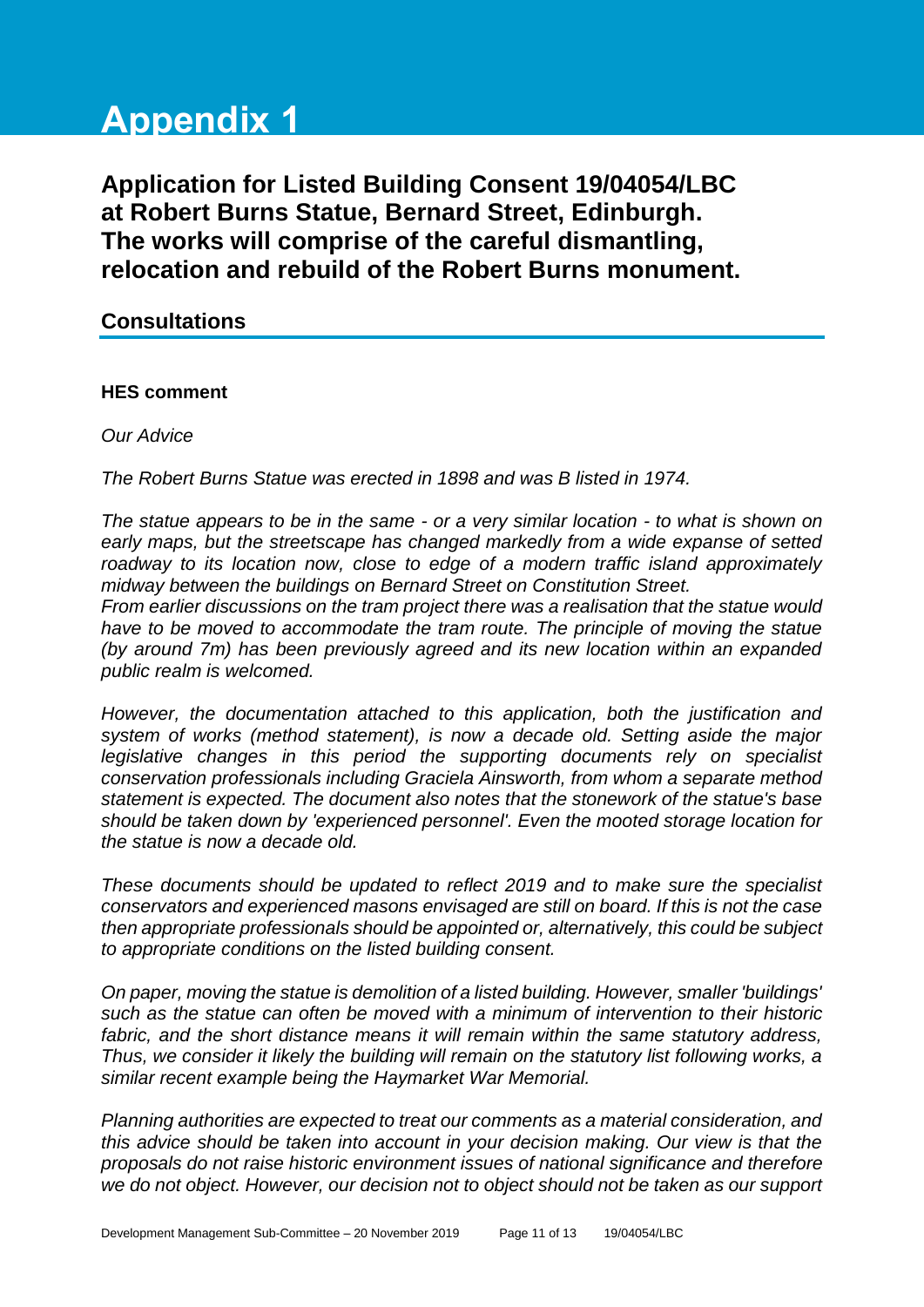*for the proposals. This application should be determined in accordance with national and local policy on listed building/conservation area consent, together with related policy guidance.*

#### *Further Information*

*This response applies to the application currently proposed. An amended scheme may require another consultation with us.*

### **HES updated comment**

#### *Our Advice*

*The Robert Burns Statue was erected in 1898 and was B listed in 1974.*

*We note the revised drawings show the intention is now to move the statue by only 2m, rather than 7m. As before, we have no concerns about the new location, and refer you to our previous letter on its listed status. We assume the new public realm has been previously agreed, e.g. the layout and use of granite slabs rather than sandstone.*

*We also note the revised Method Statement and Design Statement. The Method Statement mentions the specialist conservators for the bronze statue but not the masonry works and taking down and rebuilding of the statue's base. The subsequent arrangement with sub-contractors, and their experience in such works, could usefully be conditioned.*

*The design statement is still long out of date referring to Historic Scotland's role, and the Memorandum of Guidance (1998) as national guidance.*

*Planning authorities are expected to treat our comments as a material consideration, and this advice should be taken into account in your decision making. Our view is that the proposals do not raise historic environment issues of national significance and therefore we do not object. However, our decision not to object should not be taken as our support for the proposals. This application should be determined in accordance with national and local policy on listed building/conservation area consent, together with related policy guidance.*

#### **Archaeology comment**

*This B-listed statue was erected in 1898 by the Leith Burns Club. Not only does the statue of historic significance but it also forms an important and integral element of the character of Leith's Conservation Area. Accordingly, this application must be considered under terms the Scottish Government Historic Environment Policy (SHEP), Scottish Planning Policy (SPP), PAN 02/2011 and Edinburgh Local Development Plan (2016) ENV4 & ENV8.*

*Having discussed the project as part of Tram Project Team and having reviewed the updated 'Systems of Work' method statement submitted by Farrans Joint Venture, I'm satisfied that measures are in place to ensure that this statue is carefully dismantle, securely stored and reconstructed*.